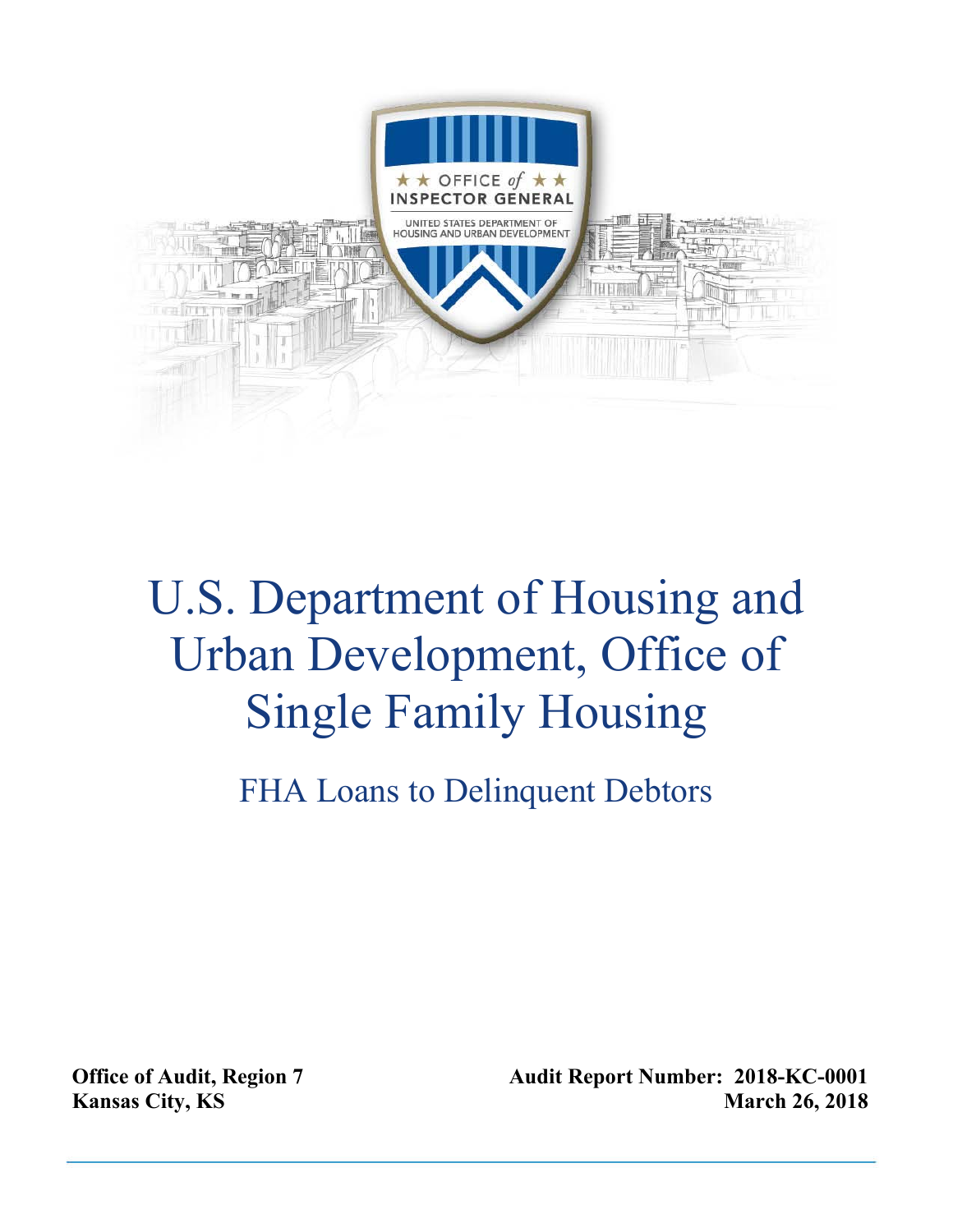

| To:      | Gisele Roget, Deputy Assistant Secretary for Single Family Housing, HU                |  |  |
|----------|---------------------------------------------------------------------------------------|--|--|
| From:    | $\frac{1}{\sqrt{2}}$<br>Ronald J. Hosking, Regional Inspector General for Audit, 7AGA |  |  |
| Subject: | FHA Insured \$1.9 Billion in Loans to Borrowers Barred by Federal Requirements        |  |  |

Attached is the U.S. Department of Housing and Urban Development (HUD), Office of Inspector General's (OIG) final results of our review of Federal Housing Administration (FHA)-insured loans to delinquent Federal debtors or those who were subject to Federal offset for delinquent child support.

HUD Handbook 2000.06, REV-4, sets specific timeframes for management decisions on recommended corrective actions. For each recommendation without a management decision, please respond and provide status reports in accordance with the HUD Handbook. Please furnish us copies of any correspondence or directives issued because of the audit.

The Inspector General Act, Title 5 United States Code, section 8M, requires that OIG post its publicly available reports on the OIG website. Accordingly, this report will be posted at http://www.hudoig.gov.

If you have any questions or comments about this report, please do not hesitate to call me at 913-551-5870.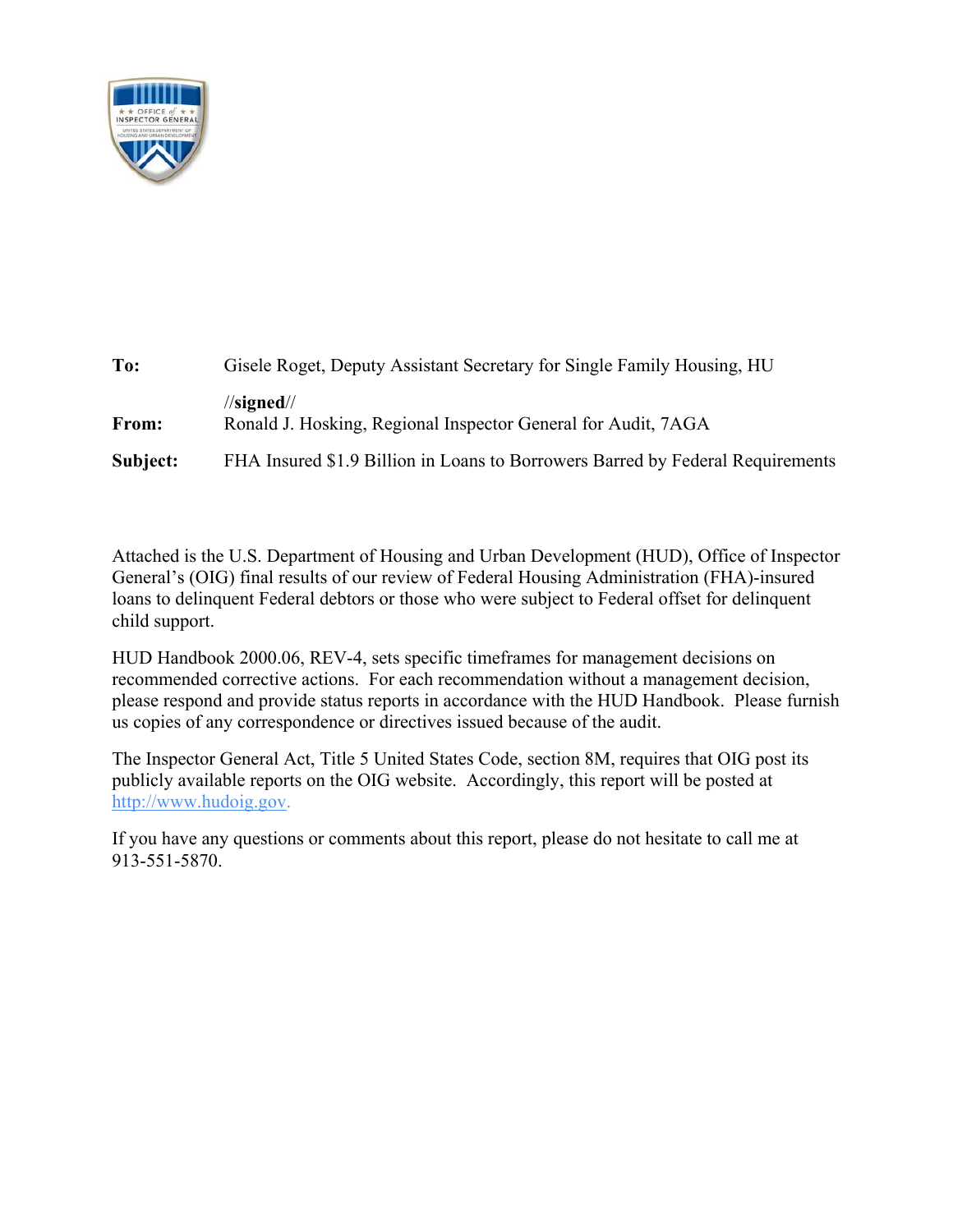

**Audit Report Number: 2018-KC-0001 Date: March 26, 2018** 

**FHA Insured \$1.9 Billion in Loans to Borrowers Barred by Federal Requirements** 

# **Highlights**

# **What We Audited and Why**

We audited Federal Housing Administration (FHA)-insured loans from calendar year 2016. We worked with the Bureau of the Fiscal Service's Do Not Pay Business Center to identify potentially ineligible borrowers. The Do Not Pay Business Center was developed to support Federal agencies in their efforts to reduce the number of improper payments. We initiated this audit because of the risk that FHA might insure loans to ineligible borrowers with delinquent debt since it did not include a review of the Do Not Pay databases as part of its underwriting process described in FHA's Single Family Policy Handbook. Our audit objective was to determine whether FHA insured loans to borrowers with delinquent Federal debt or who were subject to Federal administrative offset for delinquent child support.

# **What We Found**

FHA insured an estimated 9,507 loans worth \$1.9 billion, which were not eligible for insurance because they were made to borrowers with delinquent Federal debt or who were subject to Federal administrative offset for delinquent child support. We reviewed a statistical sample of 60 loans from a universe of 13,927 FHA-insured loans that closed in 2016 and also had data on their related borrowers in the U.S. Department of the Treasury's Do Not Pay databases. We verified that 47 of the 60 sample loans were made to borrowers who were barred by Federal requirements. We used these results to project the total number and value of ineligible loans insured by FHA.

# **What We Recommend**

We recommend that FHA put \$1.9 billion to better use by developing a method for using the Do Not Pay portal to identify delinquent child support and delinquent Federal debt to prevent future FHA loans to ineligible borrowers. We also recommend that FHA revise the single-family handbook to comply with the regulation that prevents loans to borrowers with delinquent child support subject to Federal offset and schedule the timely renewal of data-sharing agreements to prevent data loss in the Credit Alert Interactive Voice Response System (CAIVRS) or discontinue use of CAIVRS if the information duplicates the information available in the Do Not Pay portal. CAIVRS is a shared database of defaulted Federal debtors developed by HUD to provide information to processors of applications seeking Federal credit benefits.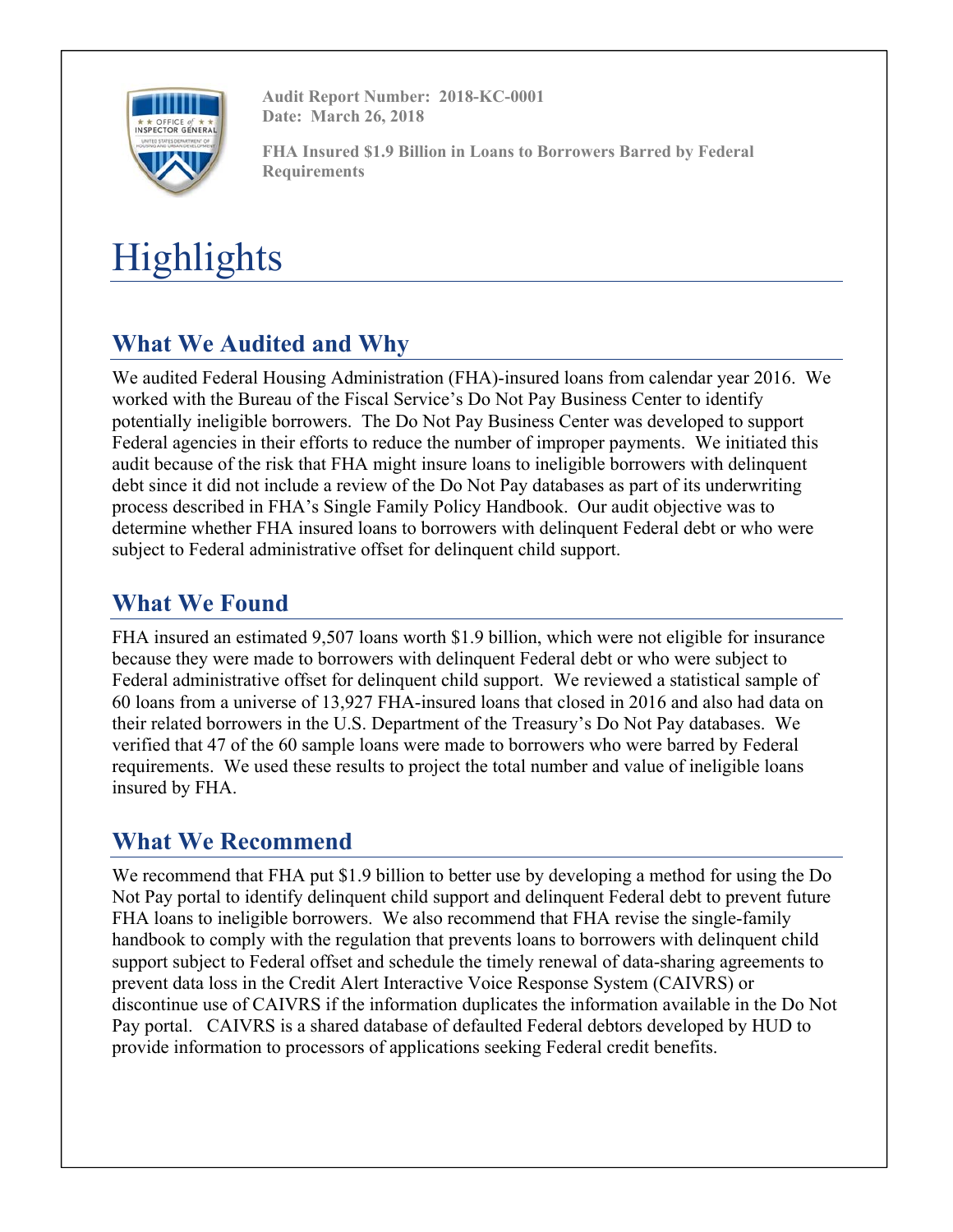# **Table of Contents**

| Finding: FHA Insured \$1.9 Billion in Loans to Borrowers Barred by Federal |  |  |  |  |  |
|----------------------------------------------------------------------------|--|--|--|--|--|
|                                                                            |  |  |  |  |  |
|                                                                            |  |  |  |  |  |
|                                                                            |  |  |  |  |  |
|                                                                            |  |  |  |  |  |
|                                                                            |  |  |  |  |  |
|                                                                            |  |  |  |  |  |
|                                                                            |  |  |  |  |  |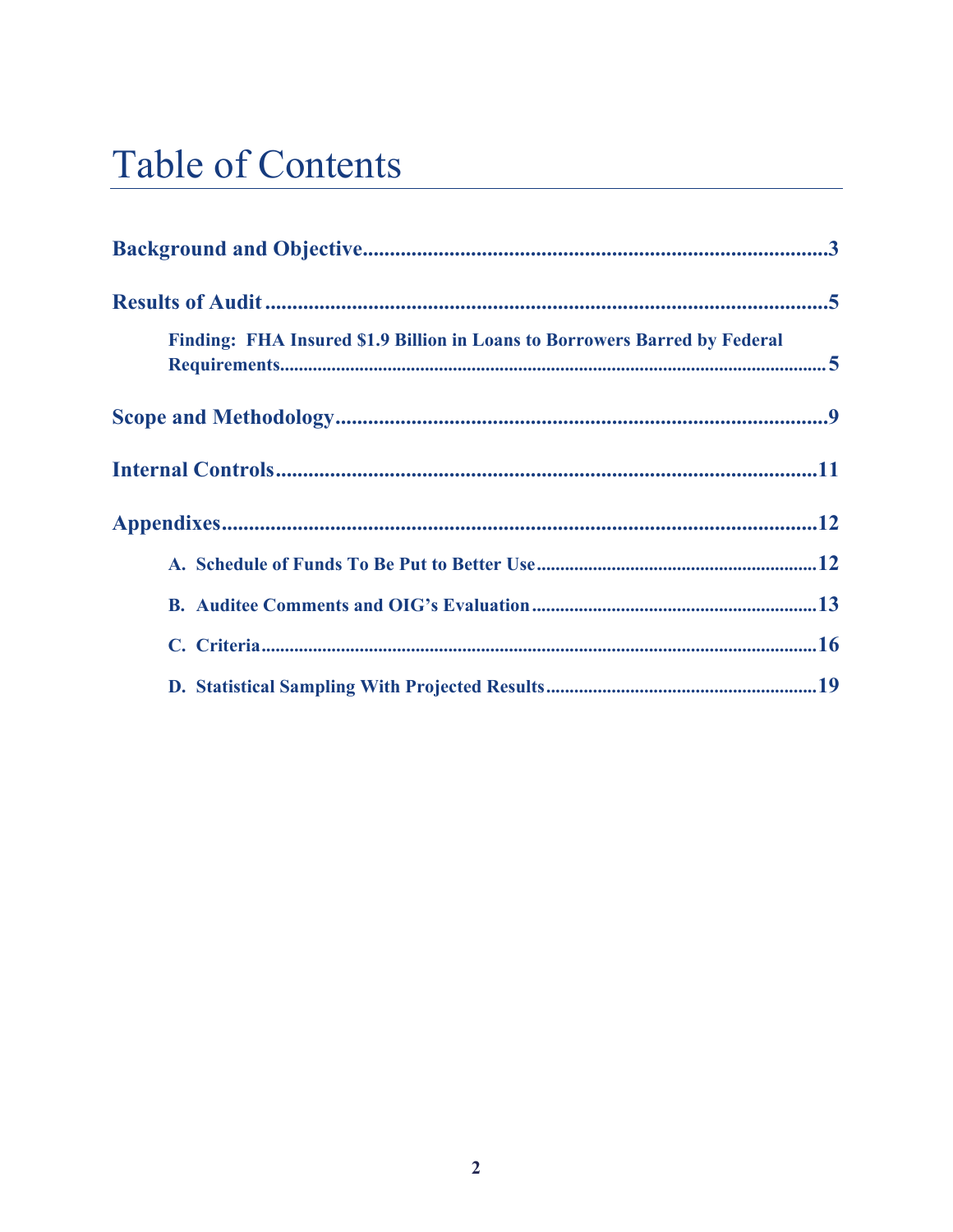# Background and Objective

The Federal Housing Administration (FHA) provides mortgage insurance for loans made by FHA-approved lenders throughout the United States and its territories. FHA mortgage insurance protects lenders against losses from homeowners' defaulting on their mortgage loans. The lenders bear less risk because FHA will pay a claim to the lender if a homeowner defaults on his or her loan. Loans must meet FHA requirements to qualify for insurance coverage. FHA insured more than 1 million loans with mortgages totaling \$212 billion that closed during calendar year 2016 and were subject to FHA underwriting requirements. The overall management and administration of the FHA single family mortgage insurance program is the responsibility of the Office of Deputy Assistant Secretary for Single Family Housing.

FHA guidance prohibits lenders from continuing to process an application for an FHA-insured mortgage for borrowers with delinquent Federal nontax debt. Lenders are required to determine whether the borrowers have delinquent Federal nontax debt. Lenders may obtain information on delinquent Federal debts from public records, credit reports, or the equivalent and must check all borrowers against the U.S. Department of Housing and Urban Development's (HUD) Credit Alert Interactive Voice Response System (CAIVRS). CAIVRS was developed by HUD in June 1987 as a shared database of defaulted Federal debtors. It enables processors of applications for Federal credit benefit to identify individuals who are in default or have had claims paid on direct or guaranteed Federal loans or are delinquent on other debts owed to Federal agencies.

If a delinquent Federal debt is reflected in a public record, credit report, or the equivalent or CAIVRS or an equivalent system, the lender must verify the validity and delinquency status of the debt by contacting the creditor agency to which the debt is owed. If the creditor agency confirms that the debt is valid and in delinquent status as defined by the Debt Collection Improvement Act, the borrower is ineligible for an FHA-insured mortgage until the borrower resolves the debt with the creditor agency.

The Debt Collection Improvement Act of 1996 is a Federal law, which prohibits a person from obtaining any Federal assistance in the form of a loan, loan insurance, or guarantee if that person has a delinquent outstanding debt with any Federal agency. Such a person may obtain additional loans or loan guarantees only after such delinquency is resolved. Federal regulation allows offset of Federal payments to satisfy delinquent nontax debt owed to the United States and to collect past-due child support obligations. Agencies also must deny Federal financial assistance to individuals who are subject to administrative offset to collect delinquent child support payments.

The Improper Payments Elimination and Recovery Improvement Act of 2012 (IPERIA) requires FHA to review underwriting procedures and ensure that a thorough review of available databases with relevant information on eligibility occurs to determine eligibility. Two of the databases listed in the Act were HUD's CAIVRS and the Debt Check database of the U.S. Department of the Treasury. The Act established the Do Not Pay Initiative, which includes use of these databases to prevent improper payments before the release of any Federal funds.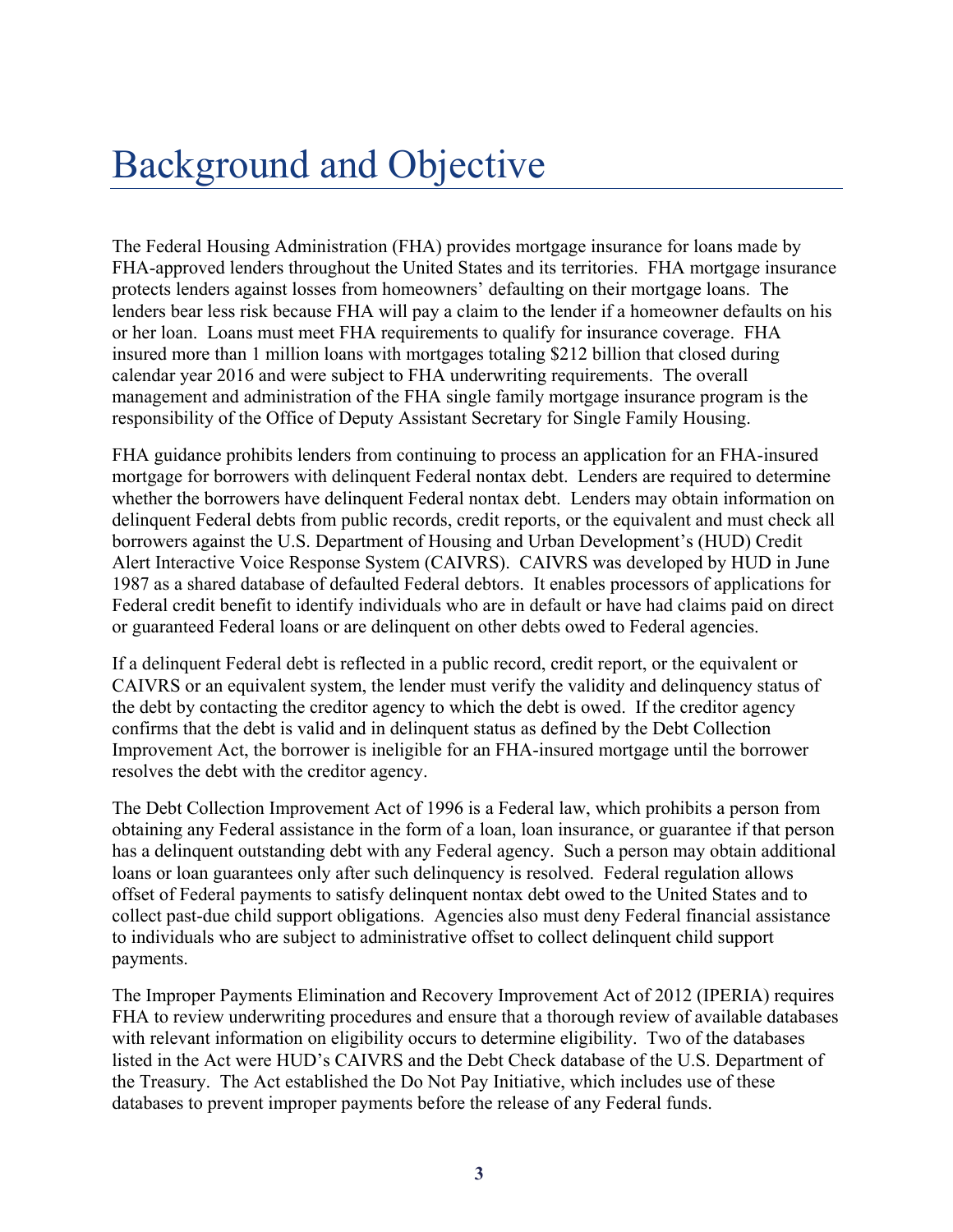Two U.S. Department of Treasury bureaus, the Bureau of the Public Debt and the Financial Management Service combined in 2012 to create the Bureau of the Fiscal Service. Combining these responsibilities transformed the way the Federal government manages its financial services. The Bureau of the Fiscal Service partnered with the St. Louis and Kansas City Federal Reserve Banks as Treasury's fiscal agent to develop the Do Not Pay Business Center. The Do Not Pay Business Center was established to help federal agencies seamlessly comply with IPERIA by supporting their efforts to prevent and detect improper payments. This office runs the Treasury Offset Program (TOP), a centralized offset program for collecting delinquent debts owed to Federal agencies and States. The Do Not Pay Business Center matches a database of delinquent debtors, known as the TOP Debt Check database, against payments Treasury disburses, then withholds Federal payments to recipients who owe delinquent debts. In addition, it maintains its own version of CAIVRS. The Do Not Pay Business Center also offers a portal to its databases that agencies can use at no cost.

Our objective was to determine whether FHA insured loans to borrowers with delinquent Federal debt or who were subject to Federal administrative offset for delinquent child support.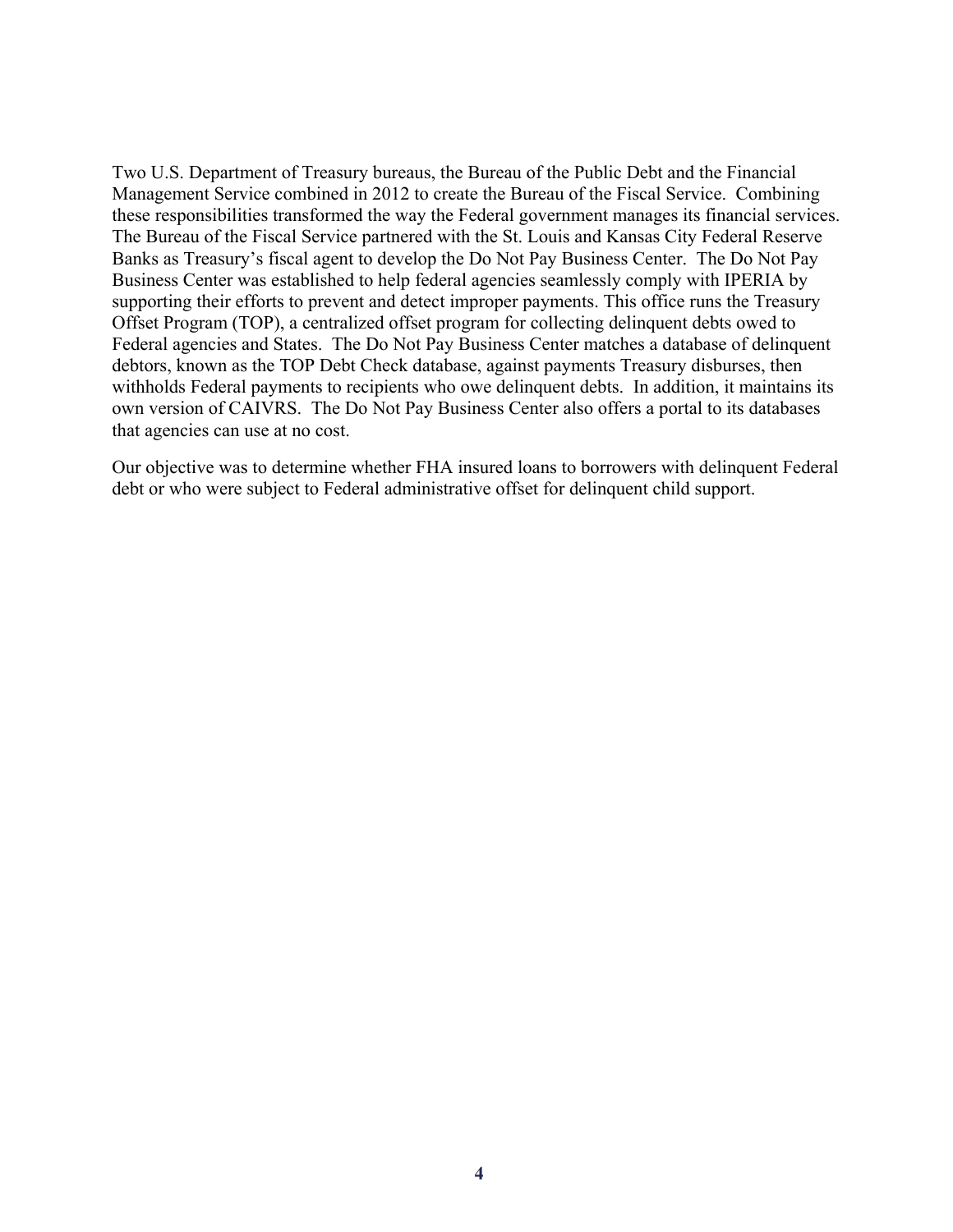# Results of Audit

# **Finding: FHA Insured \$1.9 Billion in Loans to Borrowers Barred by Federal Requirements**

Of loans closed in 2016, FHA insured more than 9,500 loans worth \$1.9 billion, which were not eligible for insurance because they were made to borrowers with delinquent Federal debt or who were subject to Federal administrative offset for delinquent child support. This condition occurred because the sources used by lenders to identify ineligible borrowers lacked sufficient current information and FHA did not adequately guide lenders on reviewing child support. As a result, the FHA insurance fund faced a higher risk of loss, and the government in general did not realize the benefits of the Debt Collection Improvement Act.

### **Loans to Ineligible Borrowers**

FHA insured loans to borrowers with delinquent Federal debt or who were subject to Federal administrative offset for delinquent child support. FHA insured an estimated 9,507 loans totaling more than \$1.9 billion to these ineligible borrowers. We reviewed a statistical sample of 60 loans from a universe of 13,927 FHA-insured loans that closed in 2016 and also had data on their related borrowers in the Bureau of the Fiscal Service's Do Not Pay databases. The Do Not Pay Business Center supports Federal agencies in their efforts to reduce the number of improper payments. Do Not Pay allows agencies to check various databases before making payments or awards to identify ineligible recipients and to prevent fraud or errors. We verified that 47 of the 60 sample loans were made to borrowers who were barred by Federal requirements. We used these results to project the total number and value of ineligible loans insured by FHA (see appendix D).

Federal law prohibits loans, loan guarantees, or insurance to delinquent Federal debtors. The Debt Collection Improvement Act in 31 U.S.C. (United States Code) 3720B prevents a person from obtaining any Federal financial assistance in the form of a loan or loan insurance or guarantee if the person has an outstanding debt with any Federal agency, which is in a delinquent status, until such delinquency is resolved. FHA's Single Family Housing Policy Handbook 4000.1 states that lenders are prohibited from processing an application for an FHA-insured mortgage for borrowers with delinquent Federal nontax debt (see appendix C). We verified that 25 loans in our sample were made to borrowers with delinquent debts owed to four Federal agencies: the U.S. Department of Education, U.S. Department of Justice, Small Business Administration, and Army and Air Force Exchange Service.

Federal regulation also prohibits loans, loan guarantees, or insurance to borrowers with delinquent child support subject to administrative offset. Regulations at 5 CFR (Code of Federal Regulations) 1310.5 reference Office of Management and Budget (OMB) Circular A-129, Policies for Federal Credit Programs and Non-Tax Receivables. The Circular states that agencies must deny Federal financial assistance to individuals who are subject to administrative offset to collect delinquent child support payments. We verified that 24 loans in our sample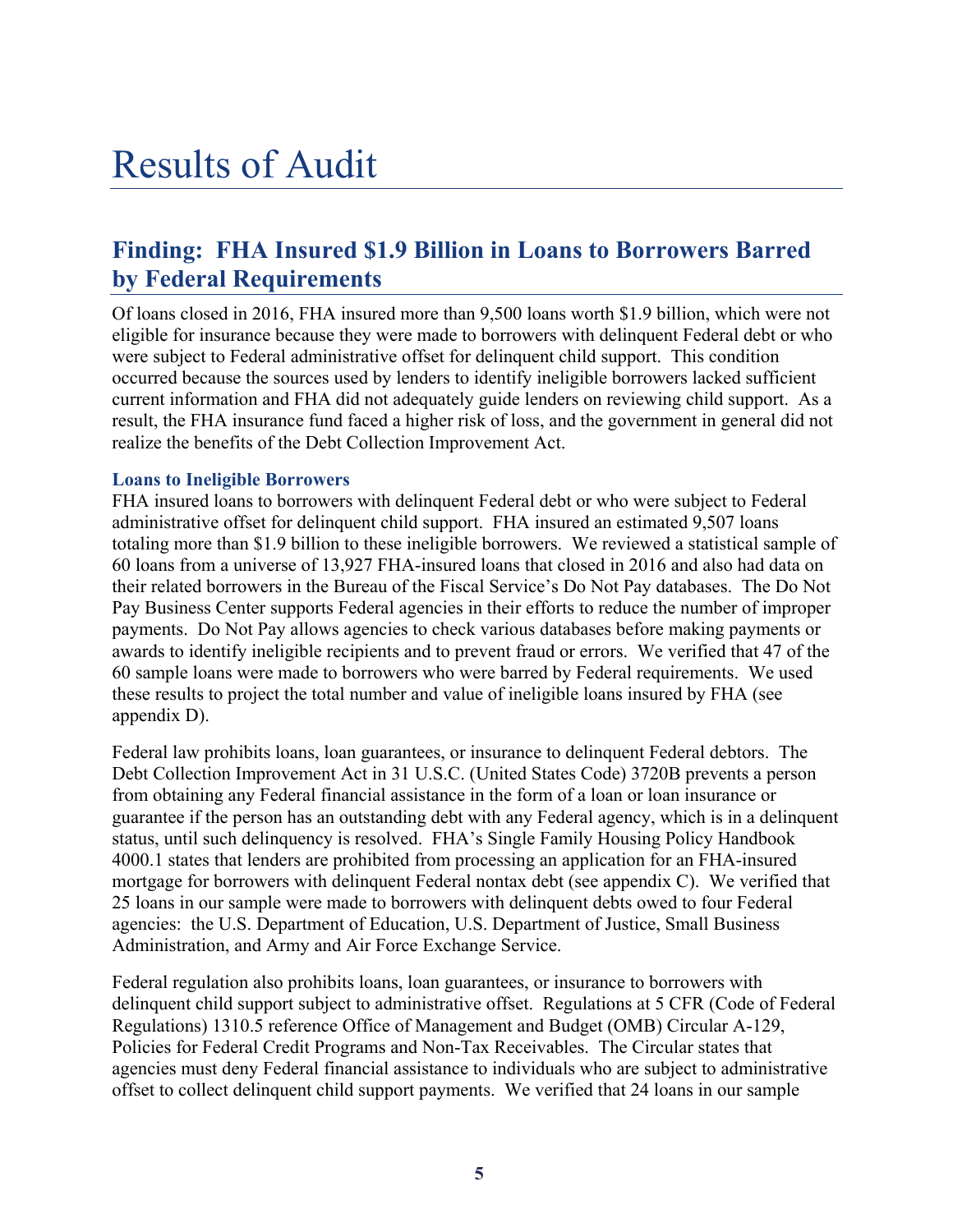were made to borrowers subject to Federal offset for delinquent child support. These loans included two loans counted earlier because the borrowers had both delinquent Federal debt and delinquent child support subject to Federal offset.

### **Insufficient Sources and Guidance**

The sources used by lenders to underwrite FHA loans lacked information critical to compliance with Federal requirements, and FHA did not adequately guide lenders on reviewing child support. Our testing verified that the Do Not Pay databases reported delinquent Federal debtors and debtors subject to Federal offset for delinquent child support not identified using current underwriting methods.

HUD's CAIVRS was not an adequate source of information on delinquent Federal debt. HUD developed CAIVRS to identify individuals who were in default or had claims paid on direct or guaranteed Federal loans or who were delinquent on other debts owed to Federal agencies. FHA required lenders to check each borrower in CAIVRS during the underwriting process. CAIVRS provided the lenders a passing result for our sample items and failed to reveal the existence of the Federal debt. Some of the passing results can be attributed to a lapse in data-sharing agreements with the U.S. Department of Justice and the Small Business Administration. The Do Not Pay databases used for our testing included information on the delinquent Federal debt that was missing from CAIVRS.

Credit reports also were not an adequate source of information on Federal debt and delinquent child support. FHA required lenders to verify the validity and delinquency status of any delinquent Federal debts reflected in credit reports. However, for our sample, the delinquent debts owed to the Small Business Administration and U.S. Department of Justice did not appear on the associated credit reports. The delinquent student loans did not always appear on the credit reports, and those that appeared did not specify whether they were Federal or private student loans. While credit reports sometimes listed child support debts, the existence of a Federal offset was not included on credit reports. All of this information was included in the Do Not Pay databases for the loans tested; however, FHA did not yet have access to the system.

FHA's handbook did not incorporate the Federal regulation related to delinquent child support. The FHA Single Family Housing Policy Handbook instructed underwriters to treat child support as a recurring liability and include the monthly obligation in the borrower's liabilities and debt. However, it did not include instructions to determine whether the child support was delinquent and subject to Federal offset.

### **Risk From Ineligible Loans**

FHA faced a higher risk due to an increased likelihood of default on the ineligible loans. The loans to borrowers in the Do Not Pay database had 2- and 3-month delinquency rates, twice as high as those of the general population. Failing to exclude these ineligible borrowers resulted in increased risk to the FHA fund. Our testing did not attempt to determine whether the delinquent Federal debt or other borrower characteristics caused these higher delinquency rates.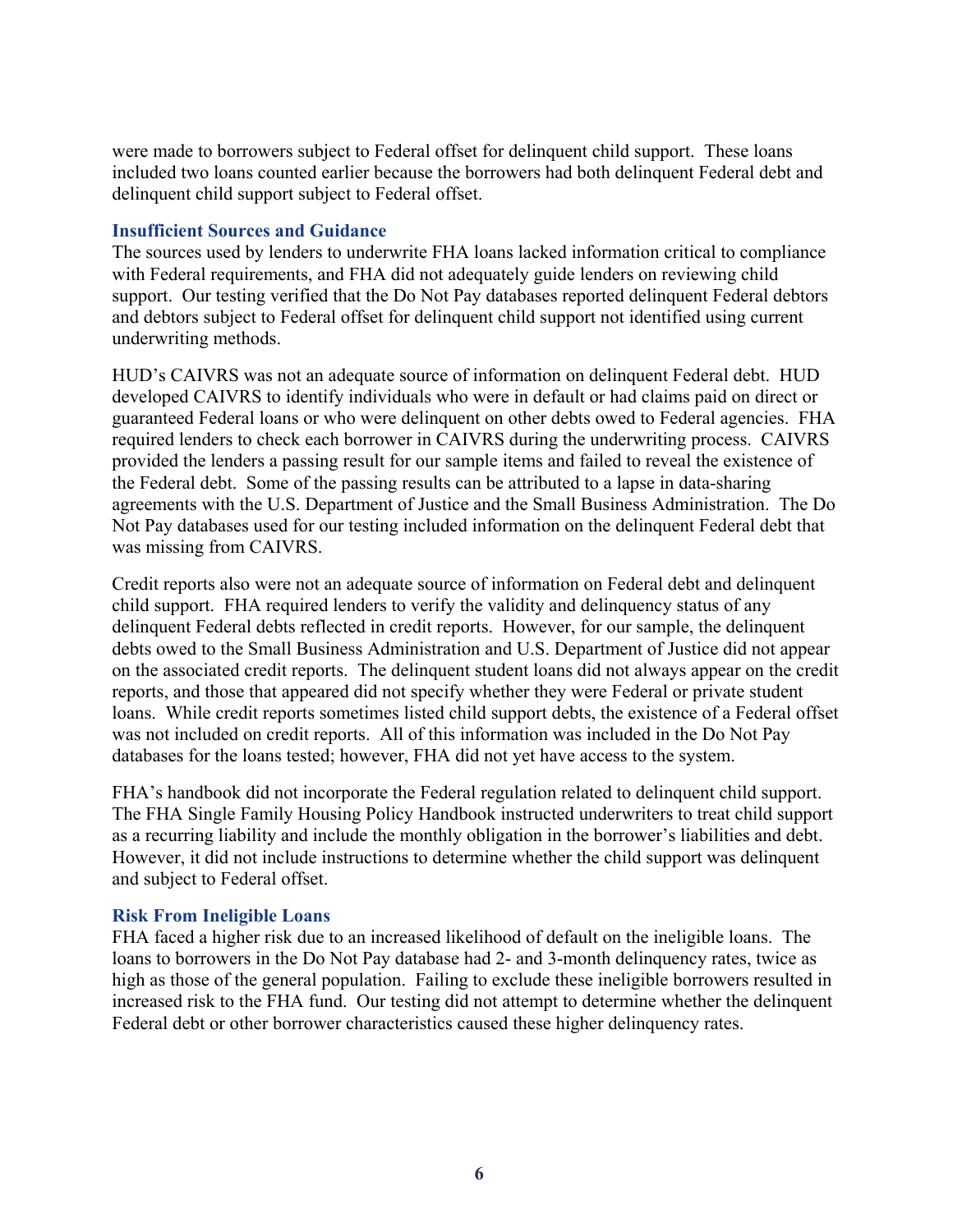

The increased delinquency rates of the ineligible loans might subject FHA to future increased claims. To date, the loans to borrowers in the Do Not Pay database have resulted in insurance claims at a rate more than three times higher than those of the general population.



Above charts were created using data extracted from the Single Family Data Warehouse.

## **Debt Collection Improvement Act**

The government did not realize the benefits of the Debt Collection Improvement Act. The purposes of the Act include collection of nontax debts owed to the Federal Government and assistance to families in collecting past-due child support obligations.

# **Conclusion**

FHA improperly insured loans to delinquent Federal debtors and delinquent child support debtors subject to Federal offset. This condition occurred because the FHA underwriting process lacked information critical to complying with Federal requirements. This information is available in the Bureau of the Fiscal Service's Do Not Pay databases. However, FHA did not include a review of these databases as part of the underwriting process. During the audit, FHA recognized the value of gaining access to the Do Not Pay portal and agreed to pursue it. By implementing our recommendations, FHA will avoid insuring an estimated \$1.9 billion in ineligible loans each year.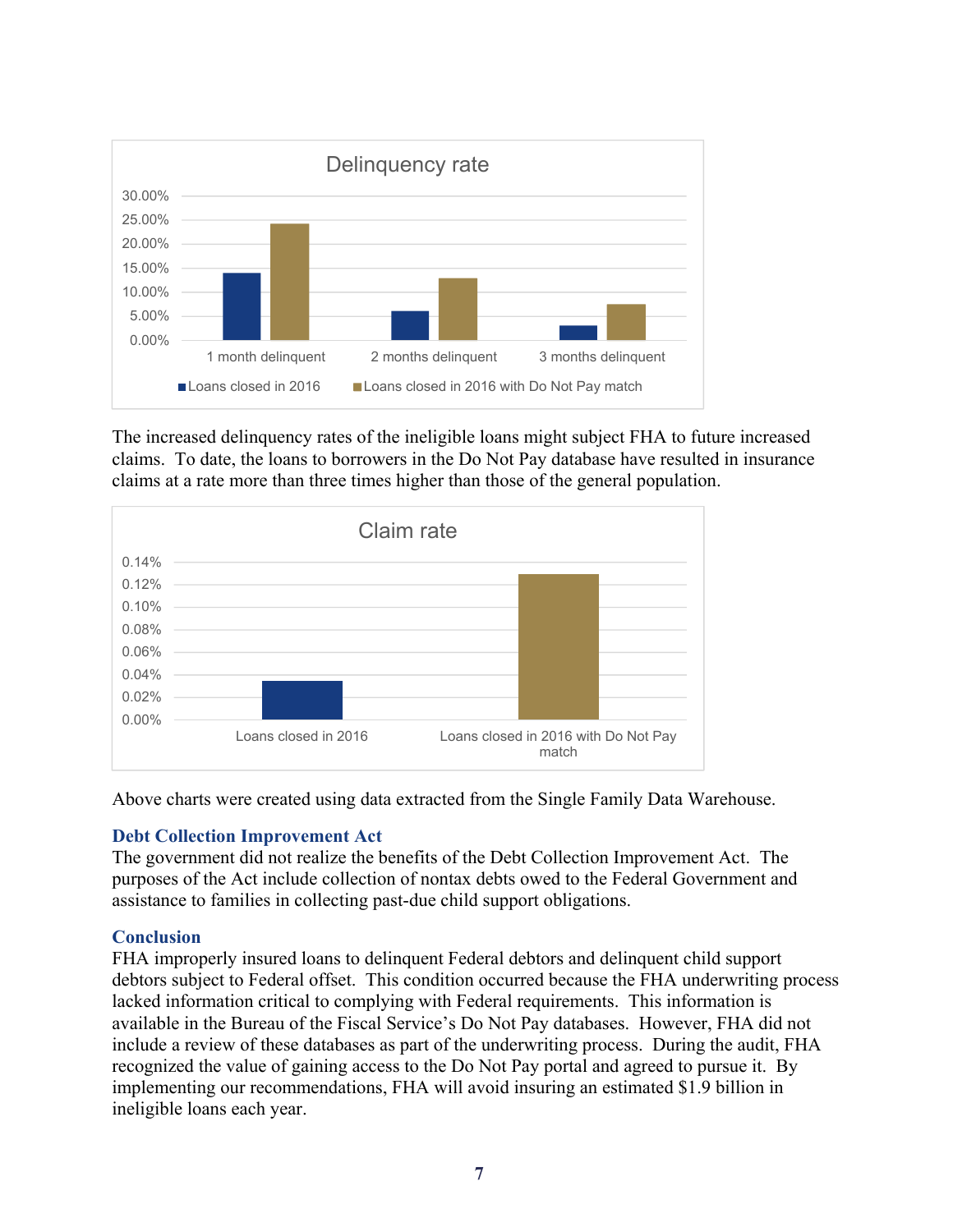#### **Recommendations**

We recommend that the Deputy Assistant Secretary for Single Family Housing

1A. Develop a method for using the Do Not Pay portal during the underwriting process to identify delinquent child support and delinquent Federal debt to prevent future FHA loans to ineligible borrowers to put \$1,905,340,944 to better use.

1B. Revise the single-family handbook to comply with regulations that prevent loans to borrowers with delinquent child support subject to Federal offset.

1C. Schedule the timely renewal of data-sharing agreements to prevent data loss in CAIVRS or discontinue use of the system if implementation of 1A makes CAIVRS unnecessary.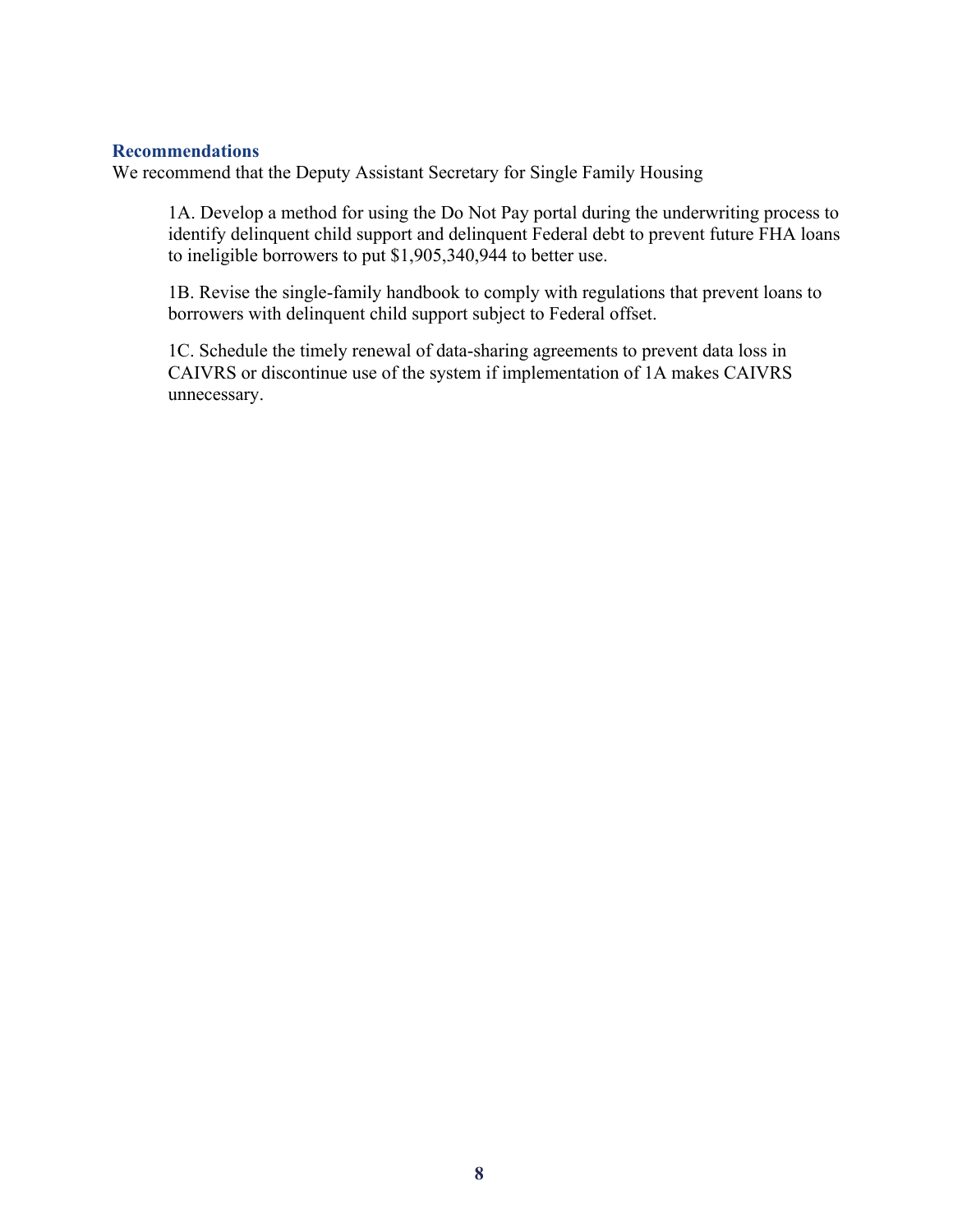# Scope and Methodology

We performed our audit between June 2017 and January 2018 at our office in St. Louis, Missouri. Our audit generally covered loans that were closed from January 1 through December 31, 2016.

To accomplish our objective, we

- reviewed Federal regulations, FHA Single Family Policy Handbook (Handbook 4000.1), OMB guidance, and an executive order;
- attended FHA underwriting training presented by underwriters from the Denver Homeownership Center;
- completed the authorization process to access the Do Not Pay data;
- selected and reviewed a statistical sample of loans that were closed during our audit period; and
- reviewed sample documentation from lenders and debt-reporting agencies.

HUD's Single Family Data Warehouse is a large and extensive collection of database tables, organized and dedicated to support the analysis, verification, and publication of single-family housing data. Using this system, we identified more than 1.8 million borrowers who closed FHA-insured mortgages during our audit period. We transferred the data for these borrowers to the Do Not Pay Business Center to be matched against data sources contained within Do Not Pay.

Do Not Pay is a collection of data sources established to protect the integrity of the Federal Government's payment processes by assisting agencies in mitigating and eliminating improper payments. The Do Not Pay Business Center matched the borrower taxpayer identification numbers we provided to Treasury's CAIVRS and the TOP Debt Check system.

The Do Not Pay borrower taxpayer identification number match identified individual borrowers who closed on FHA-insured mortgages while having owed delinquent nontax debt to the Federal Government or delinquent child support subject to Federal offset. After receiving the data file of matches from the Do Not Pay Business Center, we removed matches related to unendorsed loans because unendorsed loans are not insured by FHA and streamline refinanced loans because they are not subject to screening for Federal nontax debt. This match resulted in an audit universe of 13,927 loans with an original mortgage amount of more than \$2.7 billion. The audit universe included 12,606 loans matched to TOP Debt Check, 943 loans matched to Treasury's CAIVRS, and 378 loans matched to both TOP Debt Check and Treasury's CAIVRS. From the audit universe, we selected a statistical sample of 60 FHA-insured mortgages with original mortgage balances totaling more than \$12 million as described in appendix D. We tested these sample items to verify that the match results were accurate. See appendix D for an explanation of the method used to statistically project the results.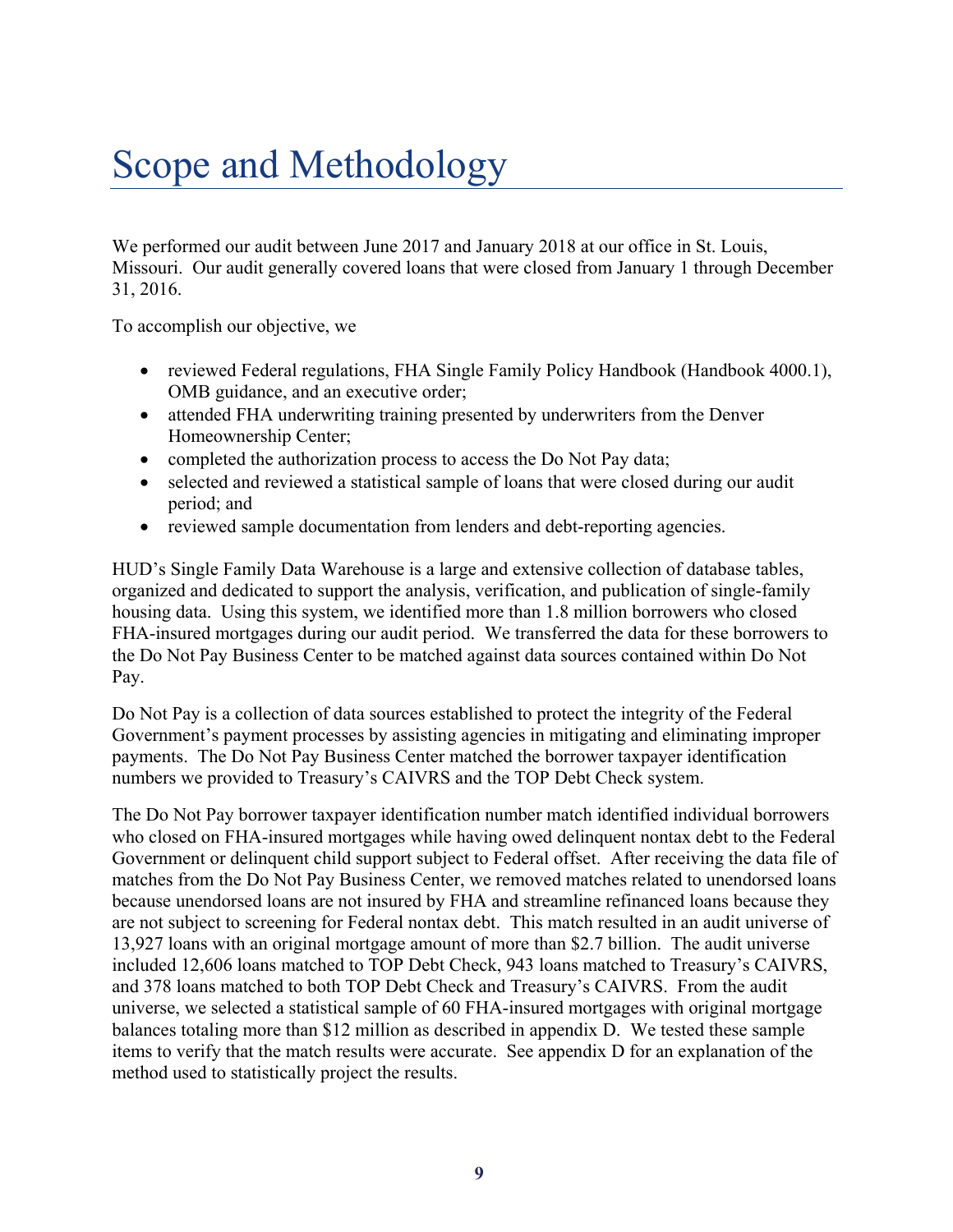For each loan in our statistical sample, we requested from lenders the underwriting file to review credit documentation. For each loan in our sample, we also requested from the debt-reporting agency confirmation of the date on which the delinquency started, the date the debt was reported to HUD and Treasury CAIVRS, whether the debt was currently delinquent, and the date on which the delinquency was cured. We reviewed this information to determine whether each sampled loan was made to a borrower who was delinquent on a nontax Federal debt or child support at the time the FHA-insured mortgage closed and was endorsed.

We relied in part on data maintained by HUD in its Single Family Data Warehouse database to identify loans closed during our audit period. We also relied on data maintained by Do Not Pay to identify borrowers who owed delinquent nontax debt to the Federal Government or delinquent child support. Although we did not perform a detailed assessment of the reliability of the data, we verified the fields used to determine our sample against documentary evidence supplied by the lenders and debt-reporting agencies for our 60 sampled loans. Based on the work performed, we determined that the computer-processed data were sufficiently reliable for the purposes of this report.

We conducted the audit in accordance with generally accepted government auditing standards. Those standards require that we plan and perform the audit to obtain sufficient, appropriate evidence to provide a reasonable basis for our findings and conclusions based on our audit objective(s). We believe that the evidence obtained provides a reasonable basis for our findings and conclusions based on our audit objective.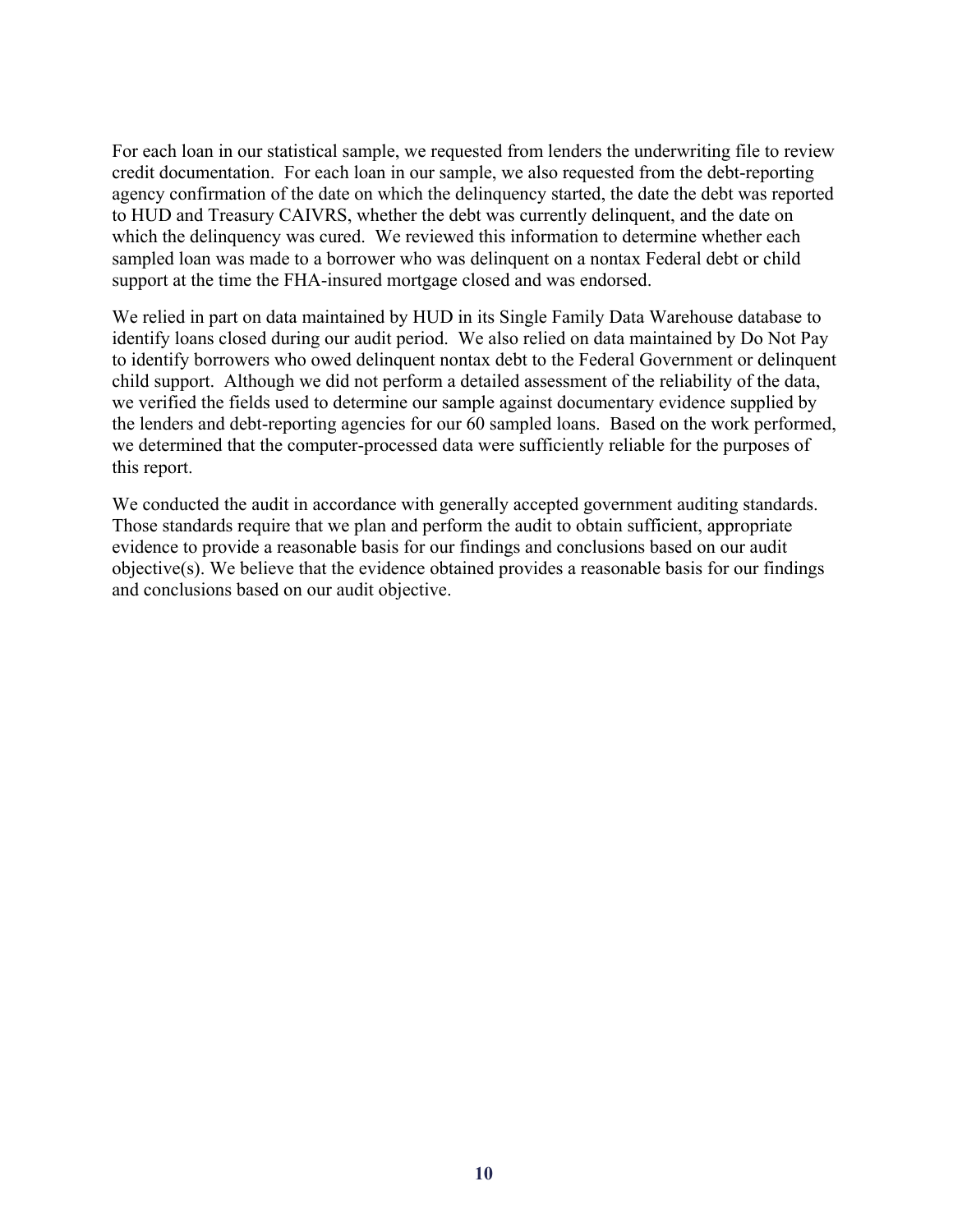# Internal Controls

Internal control is a process adopted by those charged with governance and management, designed to provide reasonable assurance about the achievement of the organization's mission, goals, and objectives with regard to

- effectiveness and efficiency of operations,
- reliability of financial reporting, and
- compliance with applicable laws and regulations.

Internal controls comprise the plans, policies, methods, and procedures used to meet the organization's mission, goals, and objectives. Internal controls include the processes and procedures for planning, organizing, directing, and controlling program operations as well as the systems for measuring, reporting, and monitoring program performance.

### **Relevant Internal Controls**

We determined that the following internal controls were relevant to our audit objective:

 Controls to ensure compliance with applicable laws, regulations, and OMB guidance – Policies to prevent the issuance of FHA loan insurance to delinquent Federal debtors and individuals subject to Federal offset for delinquent child support.

We assessed the relevant controls identified above.

A deficiency in internal control exists when the design or operation of a control does not allow management or employees, in the normal course of performing their assigned functions, the reasonable opportunity to prevent, detect, or correct (1) impairments to effectiveness or efficiency of operations, (2) misstatements in financial or performance information, or (3) violations of laws and regulations on a timely basis.

### **Significant Deficiency**

Based on our review, we believe that the following item is a significant deficiency:

 FHA required the use of inadequate information sources during underwriting and did not provide lenders with adequate guidance for identifying borrowers with delinquent child support subject to Federal offset (finding).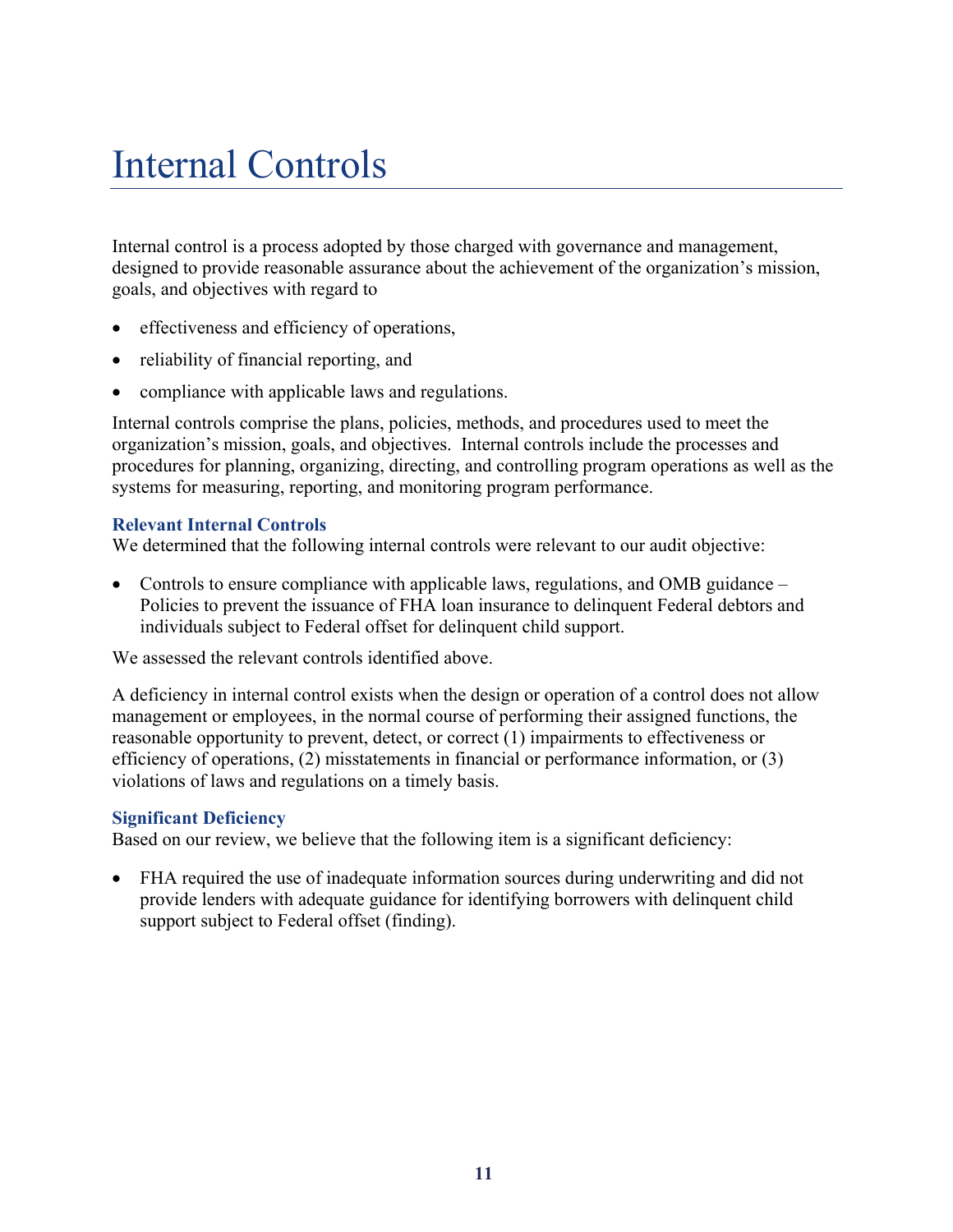# Appendixes

# **Appendix A**

| <b>Recommendation number</b> | Funds to be put to better use 1/ |
|------------------------------|----------------------------------|
| 1 A                          | \$1,905,340,944                  |
| <b>Totals</b>                | 1,905,340,944                    |

## **Schedule of Funds To Be Put to Better Use**

1/ Recommendations that funds be put to better use are estimates of amounts that could be used more efficiently if an Office of Inspector General (OIG) recommendation is implemented. These amounts include reductions in outlays, deobligation of funds, withdrawal of interest, costs not incurred by implementing recommended improvements, avoidance of unnecessary expenditures noted in preaward reviews, and any other savings that are specifically identified. In this case, if HUD implements our recommendations, it will no longer provide FHA insurance to delinquent debtors reported in the Do Not Pay databases. When FHA successfully improves its controls, this will be a recurring benefit. Our estimate reflects only the initial year of this benefit, which we believe will be similar to the 2016 results since FHA activity is stable. These amounts do not include potential offsetting costs or benefits to implement our recommendations to revise the underwriting process.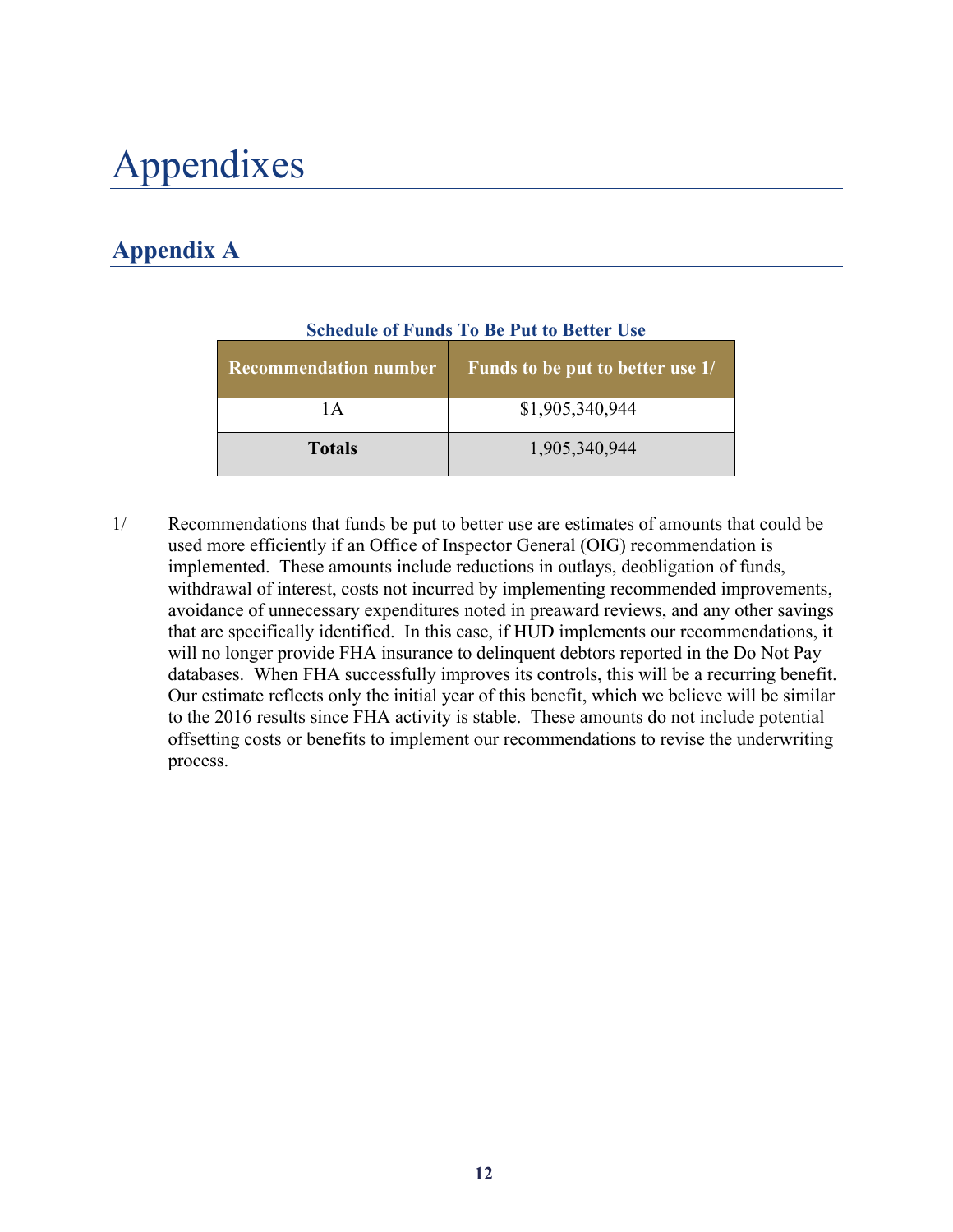# **Appendix B**

# **Auditee Comments and OIG's Evaluation**

# **Ref to OIG Evaluation**

# **Auditee Comments**

|                                                     | U.S. DEPARTMENT OF HOUSING AND URBAN DEVELOPMENT<br>WASHINGTON, DC 20410-8000                                                                                                                                                                                                                                                                                                                                                                                                                                                                                                                                                                                                                             |
|-----------------------------------------------------|-----------------------------------------------------------------------------------------------------------------------------------------------------------------------------------------------------------------------------------------------------------------------------------------------------------------------------------------------------------------------------------------------------------------------------------------------------------------------------------------------------------------------------------------------------------------------------------------------------------------------------------------------------------------------------------------------------------|
| OFFICE OF HOUSING                                   | <b>MAR 1 6 2018</b>                                                                                                                                                                                                                                                                                                                                                                                                                                                                                                                                                                                                                                                                                       |
| <b>MEMORANDUM FOR:</b>                              | Ronald J. Hosking, Regional Inspector General for Audit, 7AGA                                                                                                                                                                                                                                                                                                                                                                                                                                                                                                                                                                                                                                             |
| FROM:                                               | <b>Leputy Assistant Secretary for Single Family</b>                                                                                                                                                                                                                                                                                                                                                                                                                                                                                                                                                                                                                                                       |
| SUBJECT:                                            | Discussion and Comments on Draft Audit:<br>FHA Loans to Delinquent Debtors                                                                                                                                                                                                                                                                                                                                                                                                                                                                                                                                                                                                                                |
|                                                     | OIG Audit Report 2018-KC-000X                                                                                                                                                                                                                                                                                                                                                                                                                                                                                                                                                                                                                                                                             |
|                                                     | The Office of Inspector General (OIG) performed a review of Federal Housing                                                                                                                                                                                                                                                                                                                                                                                                                                                                                                                                                                                                                               |
| administrative offset for delinquent child support. | Administration (FHA) insured loans from calendar year 2016. The audit objective was to determine<br>if FHA insured loans to borrowers with delinquent Federal debt or who were subject to Federal                                                                                                                                                                                                                                                                                                                                                                                                                                                                                                         |
|                                                     | The Office of Single Family Housing (Single Family) agrees with the OIG<br>recommendations described in the audit and will work with the U.S. Department of the Treasury to<br>determine the most efficient plan of action to incorporate the Do Not Pay portal into its insuring                                                                                                                                                                                                                                                                                                                                                                                                                         |
| procedures.                                         |                                                                                                                                                                                                                                                                                                                                                                                                                                                                                                                                                                                                                                                                                                           |
| <b>Response to OIG Draft Recommendations</b>        |                                                                                                                                                                                                                                                                                                                                                                                                                                                                                                                                                                                                                                                                                                           |
| 1. Systems and Policies                             |                                                                                                                                                                                                                                                                                                                                                                                                                                                                                                                                                                                                                                                                                                           |
| delinquent child support subject to Federal offset. | Single Family agrees with the recommendations and will seek to procure funding in order to<br>establish a method for using the Do Not Pay portal to screen applications for FHA insurance prior to<br>loan endorsement. FHA policy must be implemented in coordination with the applicable system<br>enhancements and integration. As soon as the path to utilization of the Do Not Pay portal is<br>established, Single Family will begin the steps to updates its guidance in the HUD Handbook<br>4000.1. This new guidance will direct lenders to utilize the Do Not Pay portal and thereby improve<br>upon current controls to alert lenders of delinquent Federal debtors as well as applicants with |
| 2. CAIVRS                                           |                                                                                                                                                                                                                                                                                                                                                                                                                                                                                                                                                                                                                                                                                                           |
|                                                     | Currently there are four Governmental Agencies outside of FHA that utilize and supply<br>information into the Single Family Credit Alert Verification Interactive Reporting System<br>(CAIVRS). Single Family has established a mechanism to monitor the timely renewal of data-<br>sharing agreements with these participating agencies and will continue such monitoring and renewal<br>until use of the Do Not Pay portal makes CAIVRS duplicative and unnecessary.                                                                                                                                                                                                                                    |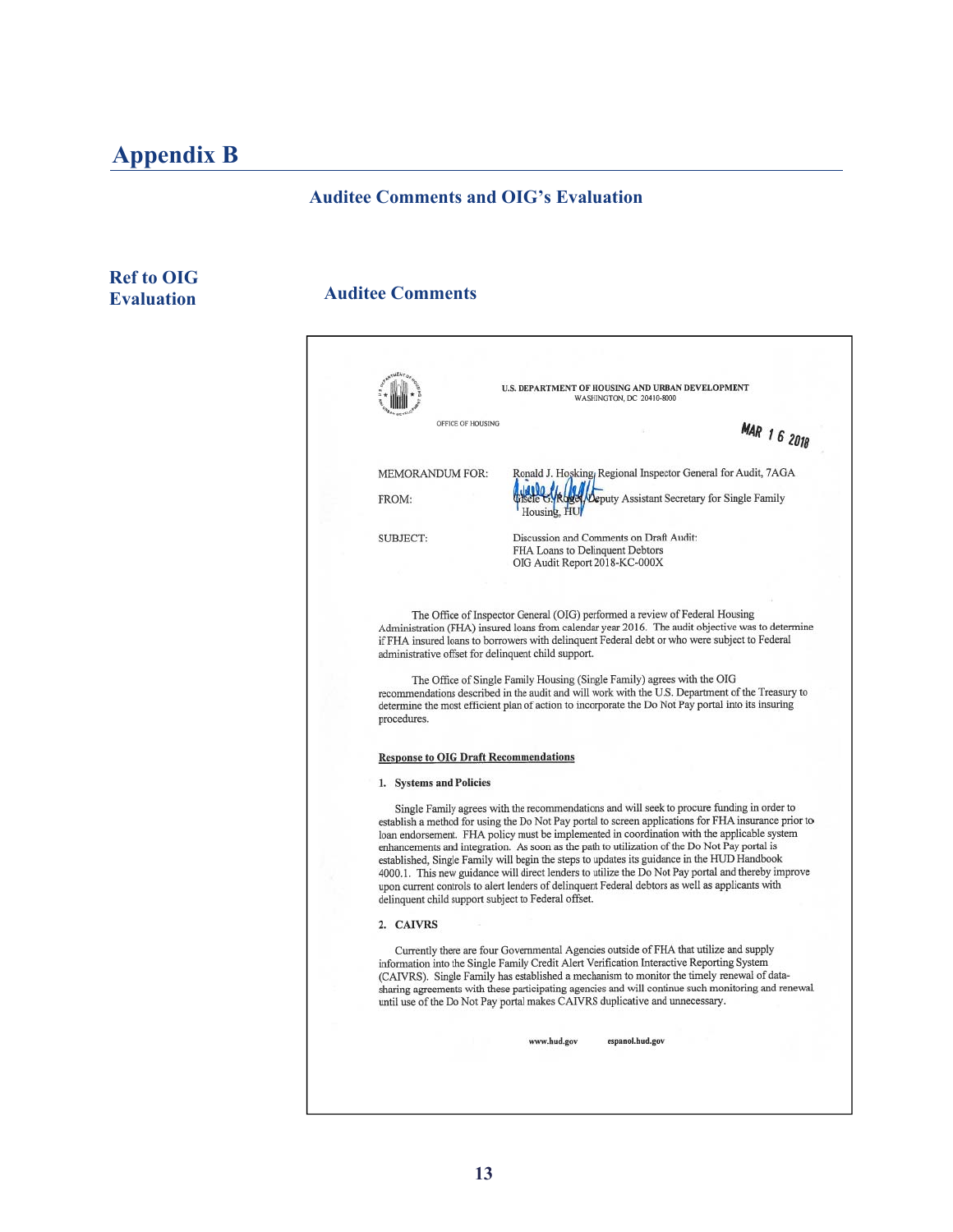#### Conclusion

As indicated above, Single Family agrees with the findings and recommendations outlined in the audit and eagerly awaits the opportunity to fully integrate the Do Not Pay portal. Single Family is currently seeking various f

 $\sqrt{2}$ 

Comment 1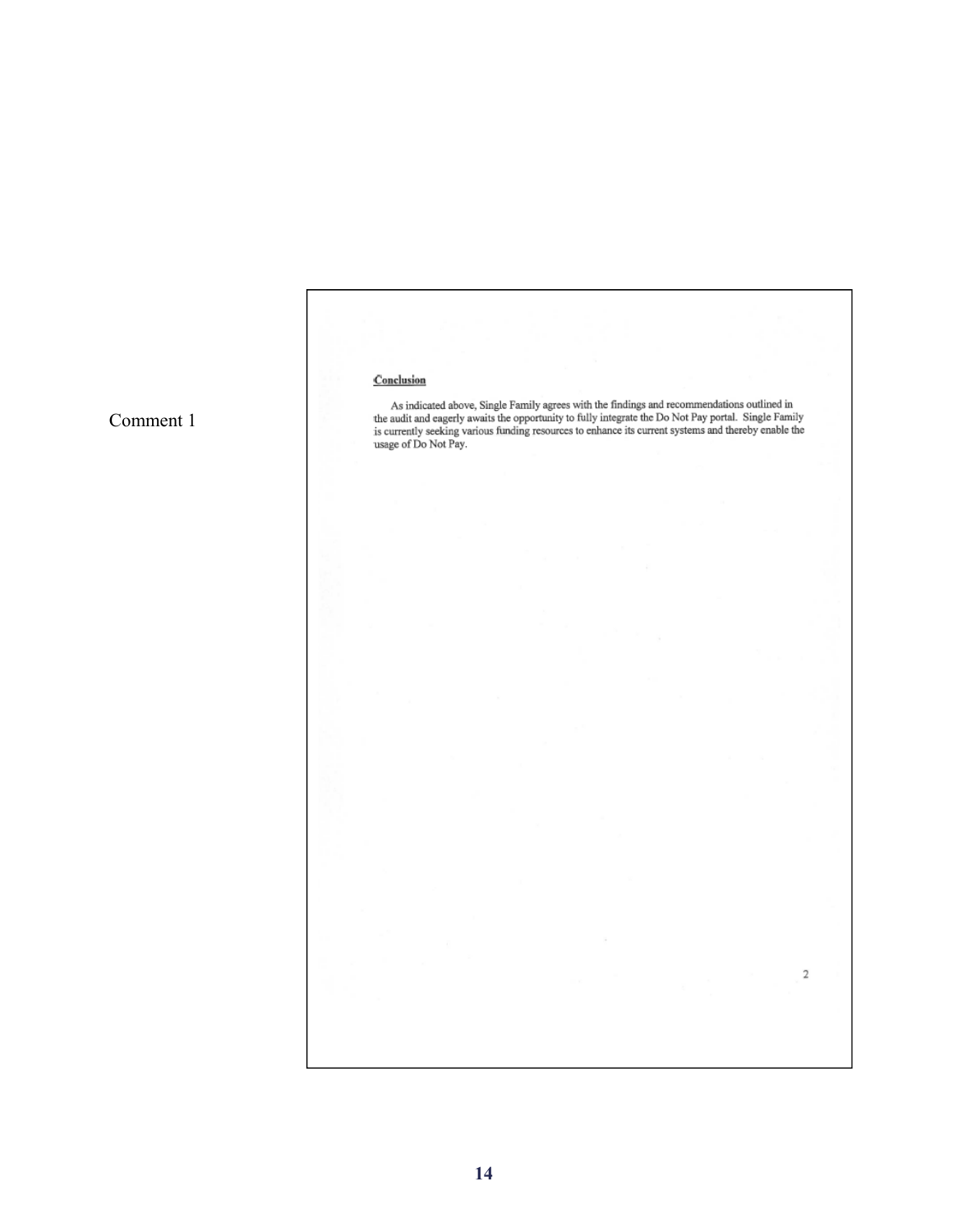# **OIG Evaluation of Auditee Comments**

Comment 1 We appreciate HUD's willingness to implement our recommendations and look forward to working with them to complete the corresponding management decisions.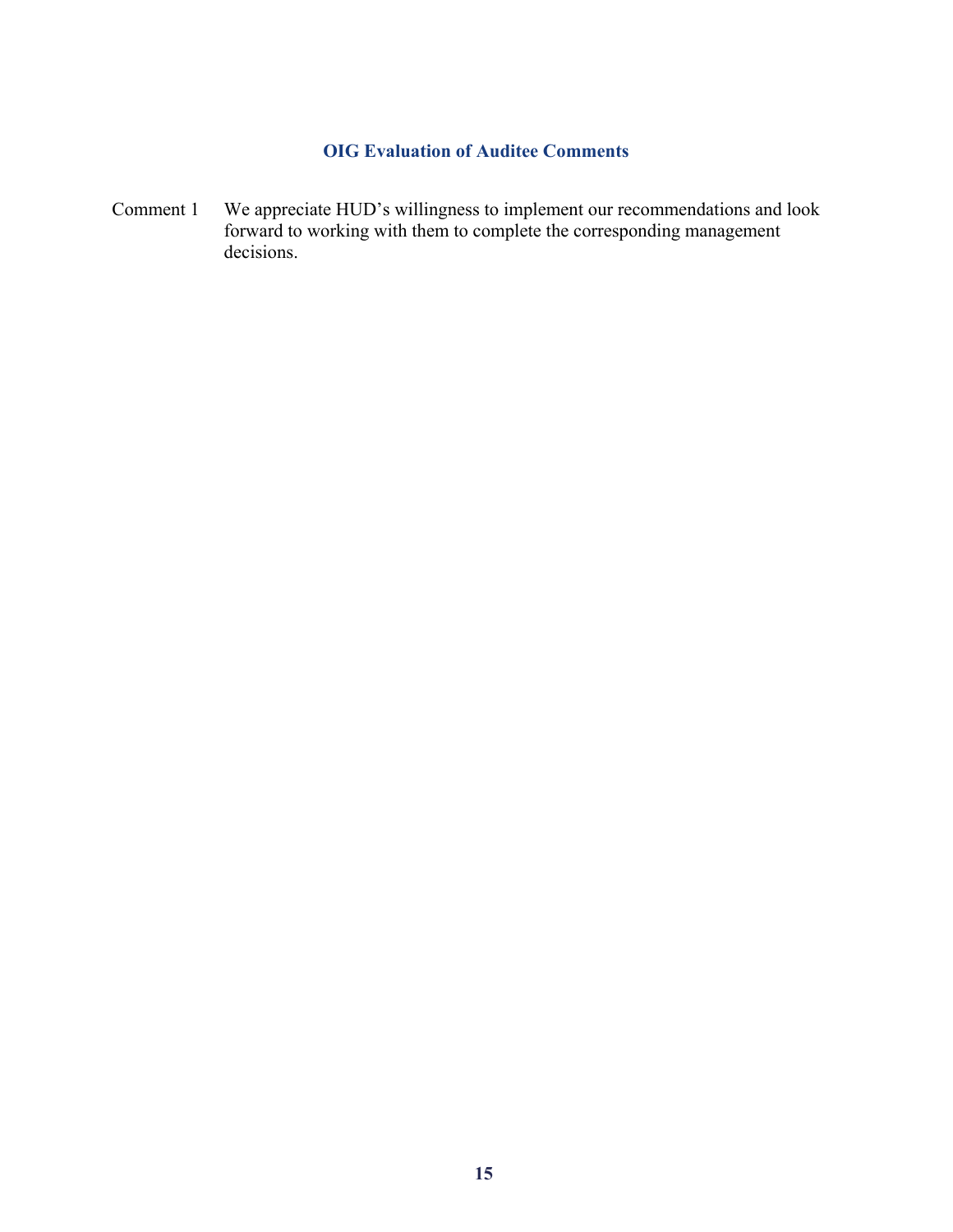# **Appendix C**

#### **Criteria**

### **31 CFR 285.13**

**Barring delinquent debtors from obtaining Federal loans or loan insurance or guarantees.**  (c) *General rule.* (1) As required by the provisions of 31 U.S.C. 3720B, a person owing an outstanding nontax debt that is in delinquent status shall not be eligible for Federal financial assistance. This eligibility requirement applies to all persons seeking Federal financial assistance and owing an outstanding nontax debt in delinquent status, including, but not limited to, guarantors. This eligibility requirement applies to all Federal financial assistance even if creditworthiness or credit history is not otherwise a factor for eligibility purposes, e.g., student loans. A person may be eligible for Federal financial assistance only after the delinquency is resolved in accordance with this section. An agency may waive this eligibility requirement in accordance with paragraph (g) of this section.

## **31 U.S.C. 3720B - Barring delinquent Federal debtors from obtaining Federal loans or loan insurance guarantees.**

(a) Unless this subsection is waived by the head of a Federal agency, a person may not obtain any Federal financial assistance in the form of a loan (other than a disaster loan or a marketing assistance loan or loan deficiency payment under subtitle C of the Agricultural Market Transition Act (7 U.S.C. 7231 et seq.)) or loan insurance or guarantee administered by the agency if the person has an outstanding debt (other than a debt under the Internal Revenue Code of 1986) with any Federal agency which is in a delinquent status, as determined under standards prescribed by the Secretary of the Treasury. Such a person may obtain additional loans or loan guarantees only after such delinquency is resolved in accordance with those standards. The Secretary of the Treasury may exempt, at the request of an agency, any class of claims.

## **IMPROPER PAYMENTS ELIMINATION AND RECOVERY IMPROVEMENT ACT OF 2012**

### **SEC. 5. DO NOT PAY INITIATIVE.**

(a) PREPAYMENT AND PREAWARD PROCEDURES.—

(1) IN GENERAL.—Each agency shall review prepayment and preaward procedures and ensure that a thorough review of available databases with relevant information on eligibility occurs to determine program or award eligibility and prevent improper payments before the release of any Federal funds.

(2) DATABASES.—At a minimum and before issuing any payment and award, each agency shall review as appropriate the following databases to verify eligibility of the payment and award:

- (A) The Death Master File of the Social Security Administration.
- (B) The General Services Administration's Excluded Parties List System.
- (C) The Debt Check Database of the Department of the Treasury.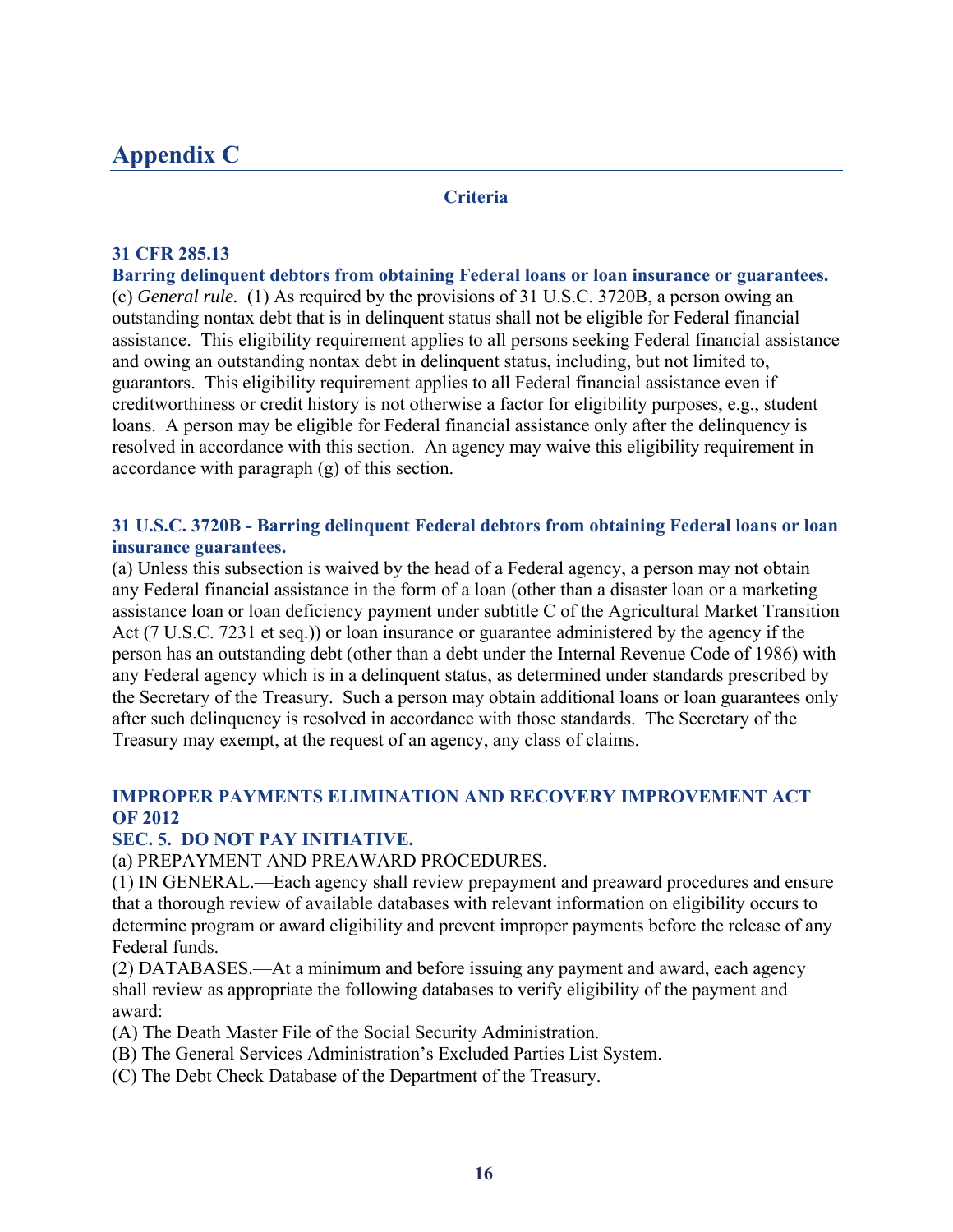(D) The Credit Alert System or Credit Alert Interactive Voice Response System of the Department of Housing and Urban Development.

(E) The List of Excluded Individuals/Entities of the Office of Inspector General of the Department of Health and Human Services.

# **OMB Circular No. A-129, Policies for Federal Credit Programs and Non-Tax Receivables.**

- 1. Applicant Screening
	- a. *Program Eligibility.* Federal credit granting agencies and private lenders in guaranteed loan programs shall determine whether applicants comply with statutory, regulatory, and administrative eligibility requirements for loan assistance.
	- b. *Delinquency on Federal Debt.* Agencies should determine if the applicant is delinquent on any Federal debt, including tax debt. Agencies should include a question on loan application forms asking applicants if they have such delinquencies. In addition, agencies and guaranteed loan lenders shall use credit bureaus as a screening tool. Agencies are also encouraged to use other appropriate databases, such as the Department of Housing and Urban Development's Credit Alert Verification Reporting System and Treasury's Do Not Pay List to identify delinquencies on Federal debt.

Processing of applications shall be suspended when applicants are delinquent on Federal tax or non-tax debts, including judgment liens against property for a debt to the Federal Government, and are therefore not eligible to receive Federal loans, loan guarantees or insurance. (See 31 U.S.C. § 3720B regarding non-tax debts.) This provision does not apply to disaster loans or a marketing assistance loan or loan deficiency payment under Subtitle C of the Agricultural Market Transition Act (7 U.S.C. 7231, et. seq.). Agencies should review and comply with 31 U.S.C. § 3720B and 31 C.F.R. 285.13 before extending credit. Processing should continue only when the debtor satisfactorily resolves the debts (e.g., pays in full or negotiates a new repayment plan).

d. *Delinquent Child Support.* Agencies shall deny Federal financial assistance to individuals who are subject to administrative offset to collect delinquent child support payments. See Executive Order 13,019, 61 Federal Register 51,763 (1996).

## **Executive Order 13019, Supporting Families: Collecting Delinquent Child Support Obligations.**

**Section 1.** *Administrative Offsets.* (a)(1) The Secretary of the Treasury (''the Secretary''), in accordance with the provisions of the Debt Collection Improvement Act of 1996 and to the extent permitted by law, and in consultation with the Secretary of Health and Human Services and other affected agencies, shall promptly develop and implement procedures necessary for the Secretary to collect past-due child support debts by administrative offset, and shall issue such rules, regulations, and procedures as the Secretary, in consultation with the heads of affected agencies, deems appropriate to govern administrative offsets by the Department of the Treasury and other executive departments and agencies that disburse Federal payments.

**Sec. 2.** *Denial of Federal Assistance.* (a) The Secretary shall, to the extent permitted by law, ensure that information concerning individuals whose payments are subject to administrative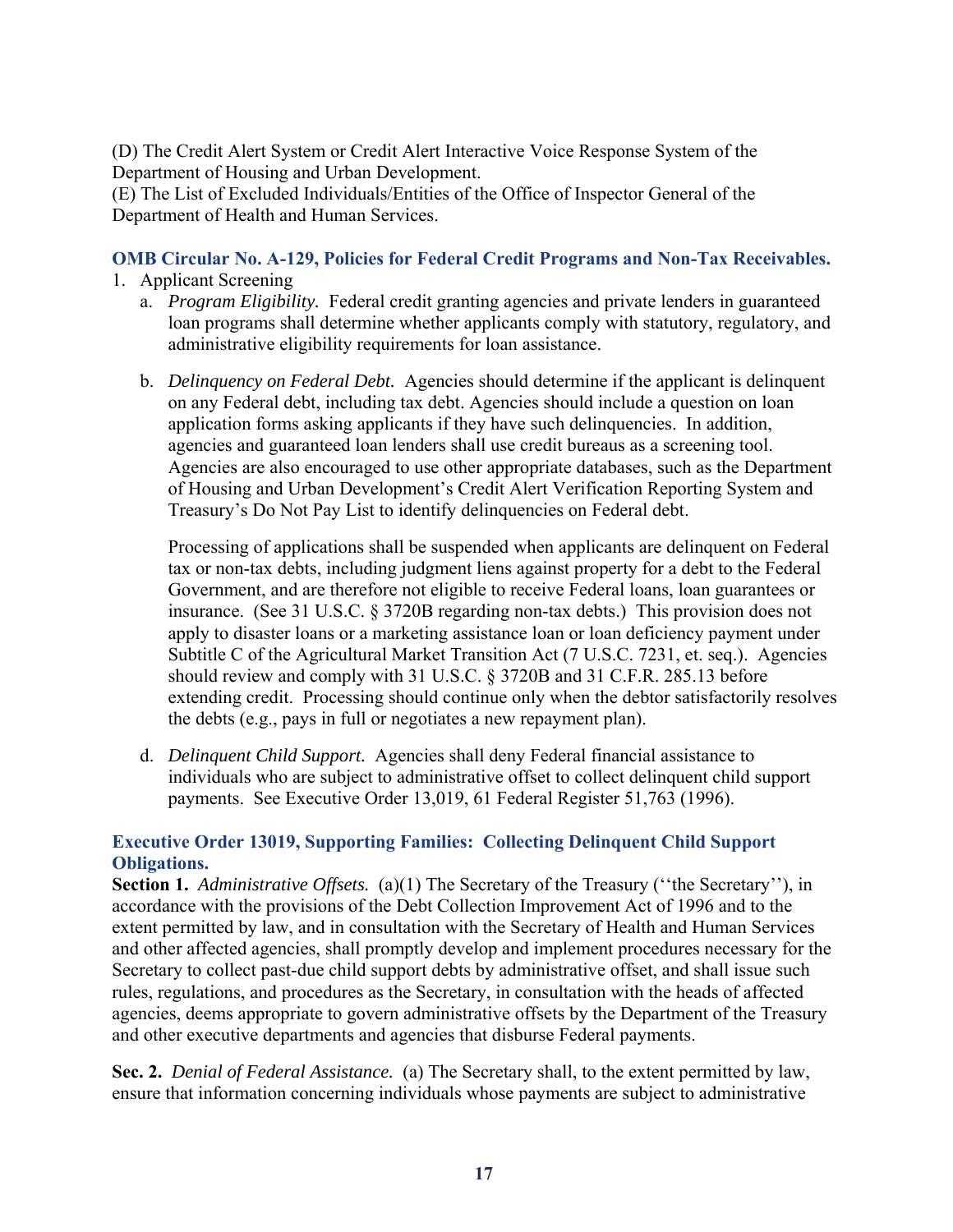offset because of delinquent child support obligations is made available to the head of each executive department and agency that provides Federal financial assistance to individuals. (b) In conformance with section 2(e) of this order, the head of each executive department and agency shall, with respect to any individuals whose payments are subject to administrative offset because of a delinquent child support obligation, promptly implement procedures to deny Federal financial assistance to such individuals.

### **Handbook 4000.1, FHA Single Family Housing Policy Handbook**

#### **II. Origination Through Post-Closing/Endorsement**

## **A. Title II Insured Housing Programs Forward Mortgages**

#### **1. Origination/Processing**

(10) Borrower Ineligibility due to Delinquent Federal Non-Tax Debt (a) Standard

Mortgagees are prohibited from processing an application for an FHA-insured Mortgage for Borrowers with delinquent federal non-tax debt, including deficiency Judgments and other debt associated with past FHA-insured Mortgages. Mortgagees are required to determine whether the Borrowers have delinquent federal non-tax debt. Mortgagees may obtain information on delinquent Federal Debts from public records, credit reports or equivalent, and must check all Borrowers against the Credit Alert Verification Reporting System (CAIVRS).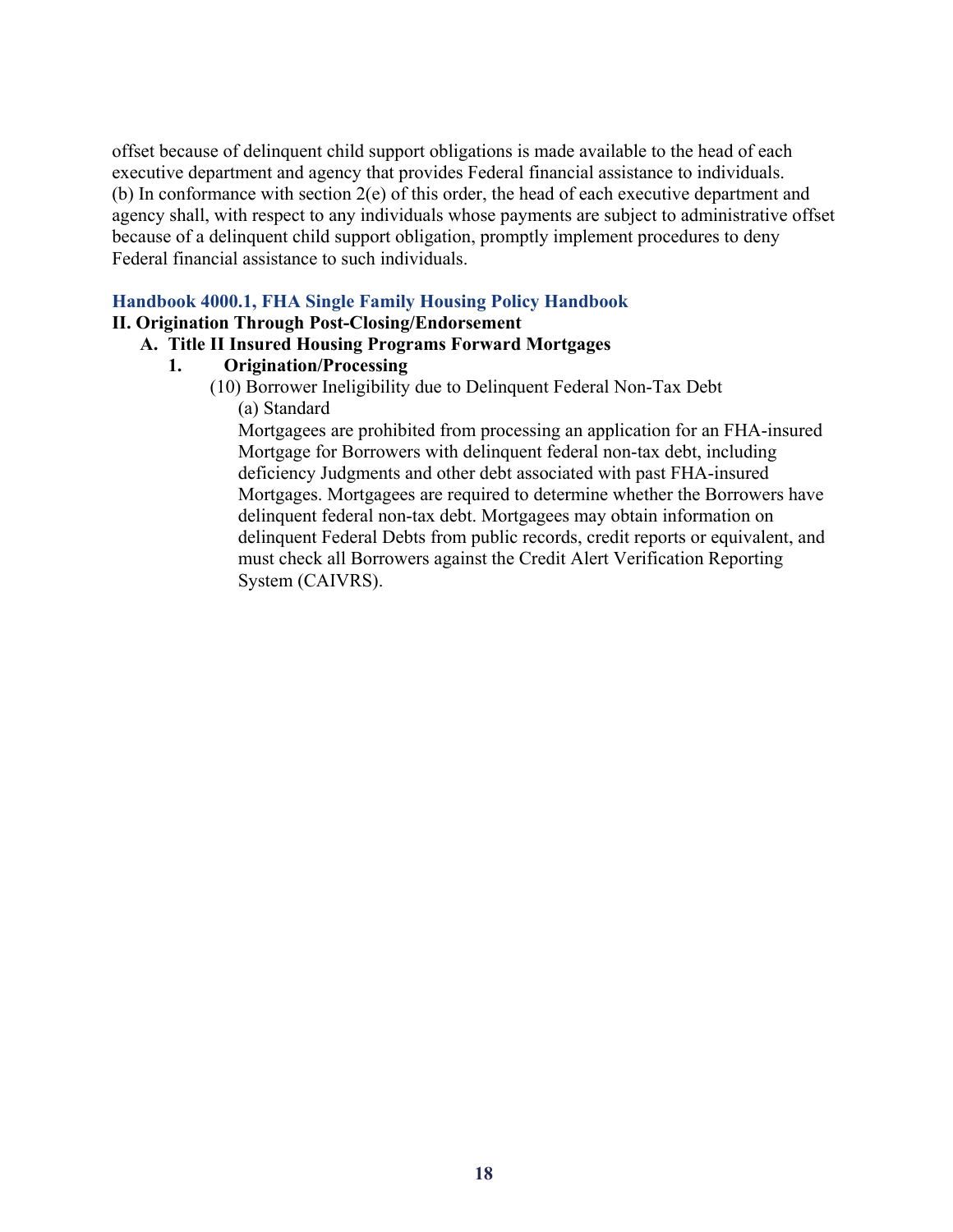# **Appendix D**

## **Statistical Sampling With Projected Results**

## Audit Universe

The audit universe consists of 13,927 FHA-insured loans. The total of the mortgage amounts in this audit universe is more than \$2.7 billion.

Sample FrameThe audit universe.

Sampling UnitFHA-insured loan (case nbr).

Sampling Unit Valuation The total dollar amount for a given sampling unit (orig mtg amt).

## Sample Selection Method

We used **s**ystematic random sampling to select our sample. We ordered sampling units by FHAinsured loan amount (orig\_mtg\_amt) and selected a random sample of 60 records for auditing, using systematic random sampling method with a random-number seed value of 2017 available in SAS Proc Surveyselect procedure. SAS is a statistical software developed by SAS Institute for advanced analytics, multivariate analyses, business intelligence, data management, and predictive analytics.

Audit data often have a skewed distribution of amounts, and this audit universe is no exception. To avoid the unrealistic large sample size requirement of central limit theorem for such skewed data, we developed a subsampling approach, using the same sampling scheme that we selected for the audit sample above, to draw 10,000 different samples (with 60 records in each sample) for a prespecified universe error rate (and its associated error amount) to approximate the true distribution of its corresponding sample error rates and sample error amounts.<sup>i,ii</sup> We repeated this process for a range of potential universe error rates, typically covering from 0.01 to 95 percent. (Depending on the situation of a specific audit, the higher end might be increased.) Thus, we generated two subsampling datasets: one for error rate and one for error amount.

## Projection

For projection, we wanted to know what the distribution of universe error rates was for a given sample error rate and what the distribution of universe error amounts was for a given sample error amount. To answer these two questions, we reordered the two subsampling datasets by sample error rate and sample error amount, respectively. By such reordering, we could map out the empirical distributions of universe error rates and universe error amounts for any possible sample error rates or sample error amounts that the selected audit sample might reveal. In other words, we established two empirical sample-to-universe projection tables: one for error rate projection and one for error amount projection. Once we obtained the audit sample results, we relied on these two projection tables to make a reliable statistical inference on the universe error rate and universe error amount. To be conservative, we reported values at a one-sided 95 percent